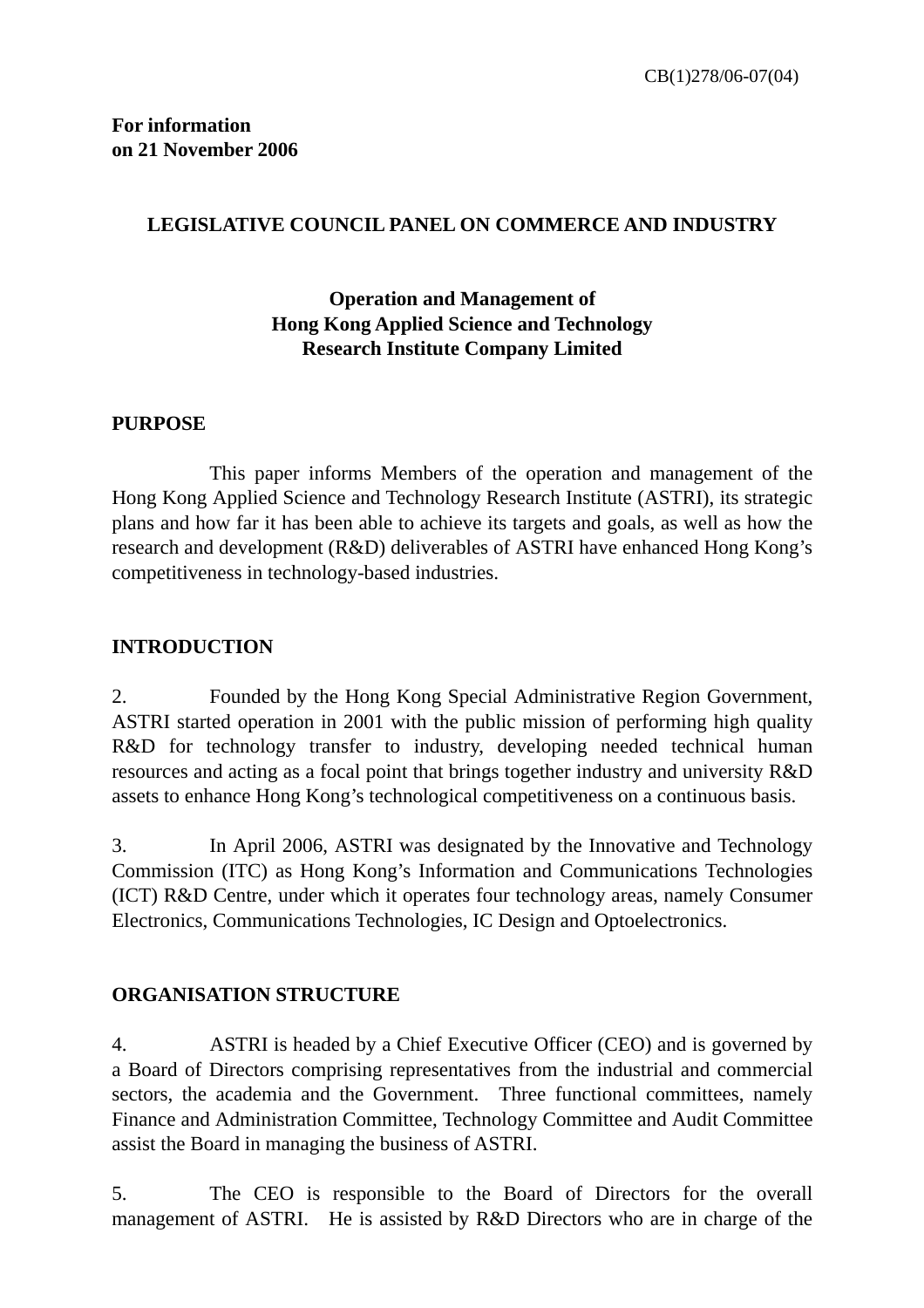various research initiatives and the Headquarters Executives who look after the administrative, financial, business development, technology management and other support functions of the institution. As at 31 October 2006, ASTRI has 363 staff, of which 298 are research personnel. Below is the organisation chart of ASTRI by functions:



## **OPERATING FOCAL POINTS**

6. As a publicly-funded applied research institution, ASTRI operates under the principle that such institutions exist for the maximisation of "public good", and this public good is measured by the "economic impact" and other benefits they bring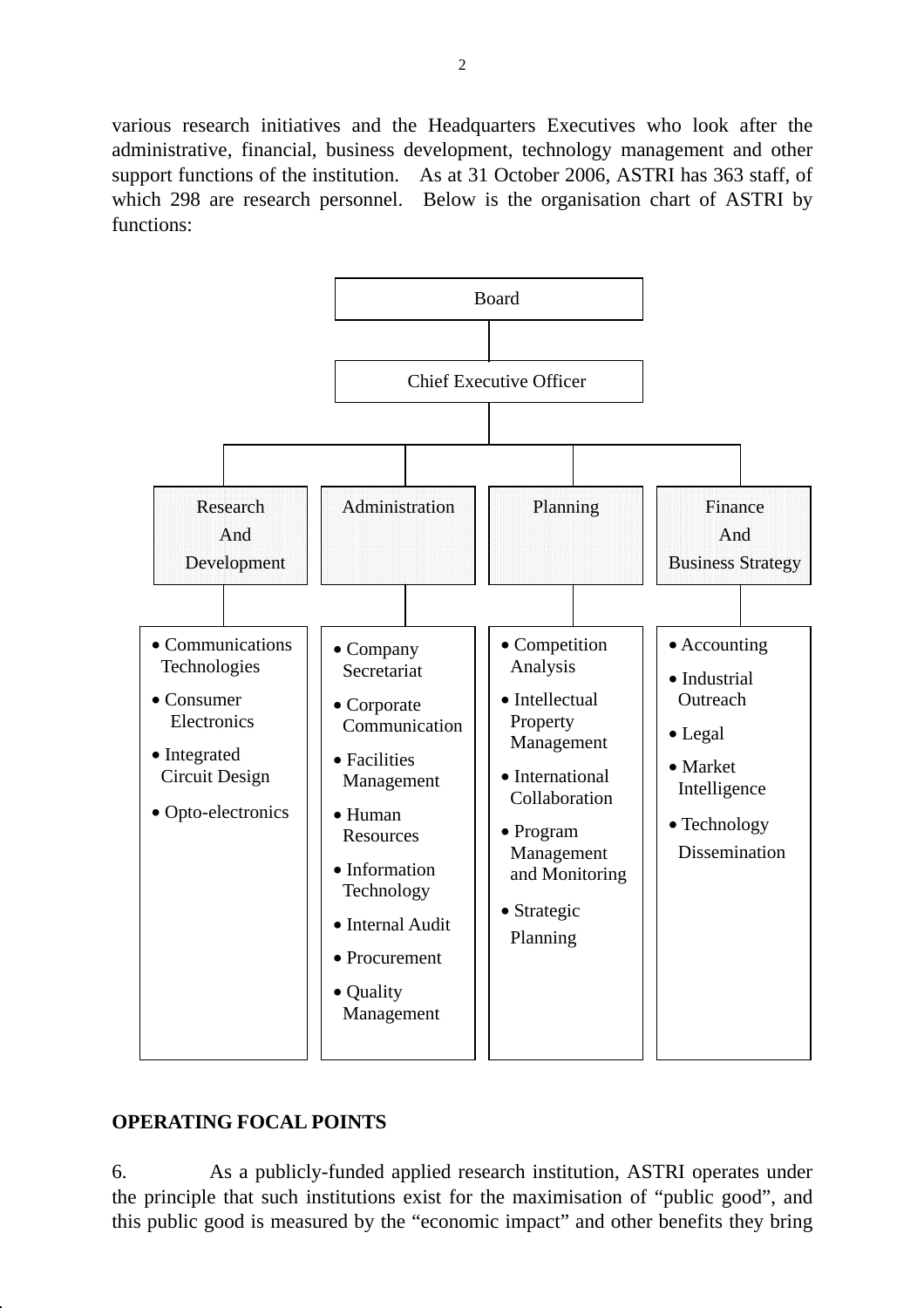to their beneficiaries – the industry and ultimately the community as a whole.

7. In order to generate and sustain the economic impact, the operation of a successful applied research institution such as ASTRI need to focus on the following:

- (a) "Customers", i.e., the companies which transfer the technologies and intellectual properties developed by the research institutions and commercialise them for econmic returns, and the research projects undertaken by ASTRI should be market-driven which cater for the need of the customers and the industry; and
- (b) "Technology Transfer", i.e., the paid transfer of well-defined product technologies, service technologies or enabling technologies, through a license contract, a service contract or other legal means, from the R&D institution to its industry customers for the purposes of commercialisation. For an applied research institution to link their research to potential customers, and then on to commercialisation successes, technology transfer is the critical path.

## **ASTRI OPERATING MODEL : CUSTOMER-FOCUSED R&D**

8. Based on the above considerations, ASTRI builds its operations on the practice of "customer-focused R&D". It is a methodology that aims to maximise the "customer impact" of R&D and makes the conversion of research into real results a systematic process. This systematic process builds customer focus into every aspect and every step of the R&D programs run by ASTRI, from their initiation to the eventual transfer of the generated intellectual properties (IPs) to the customers in the following manner:

- (a) hire and train R&D leaders who are not only outstanding technologists and seasoned professionals, but also possess extensive "domain knowledge" of the industries they specialise in;
- (b) plan and substantiate compelling technology visions to engage potential customers before the R&D projects are to be initiated - these visions are then broken down to projects for their implementation;
- (c) identify clearly the customers before the project is approved for launching;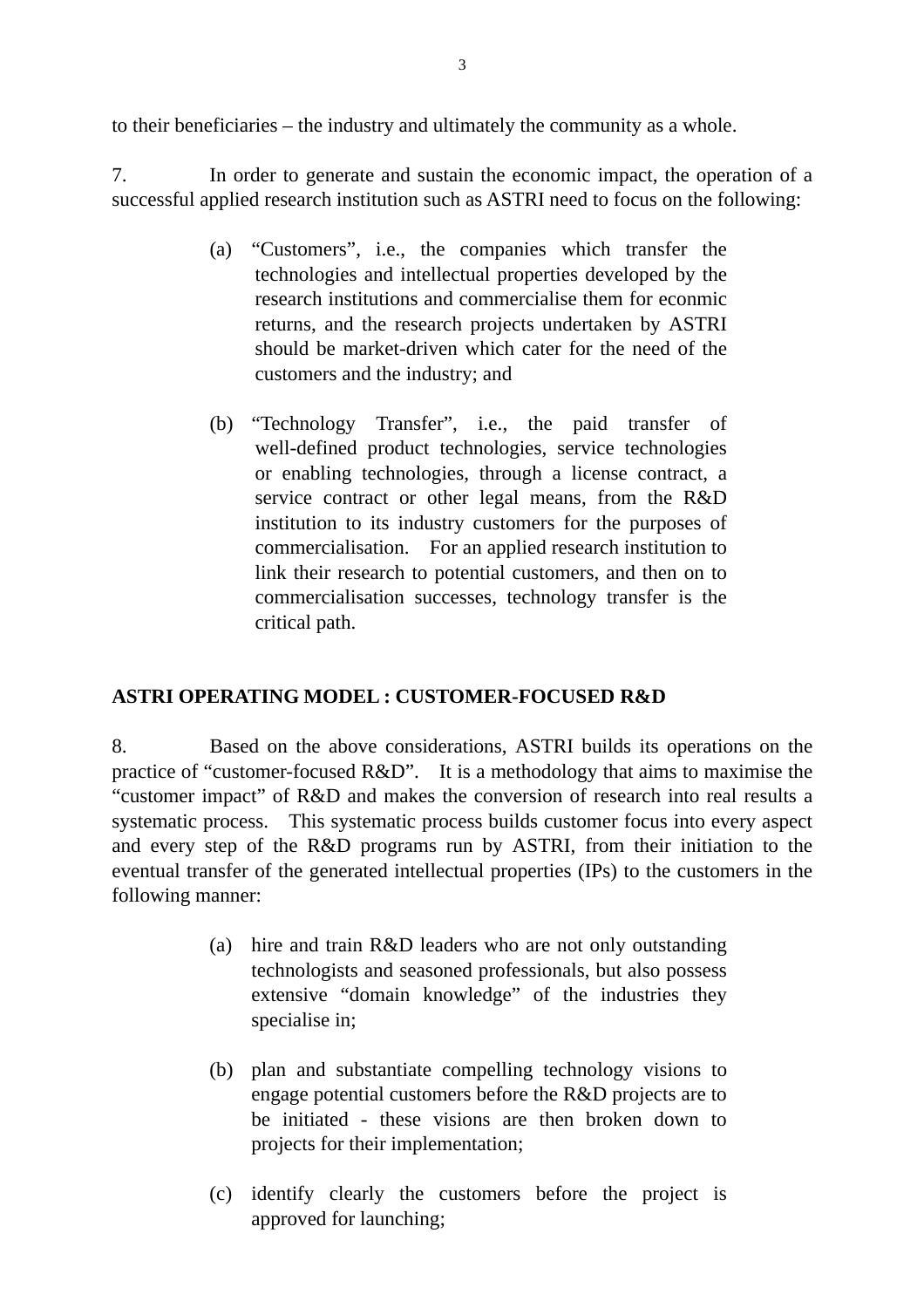- (d) work with the customers as early and closely as possible treat the customers as partners of R&D rather than just the receivers of developed technologies;
- (e) build R&D teams that are not only capable to innovate for new IPs but also possess the knowledge and skills to make those innovations cost-competitive, market-compatible, manufacturable, serviceable, etc., so that they can be readily transferred to the potential customers for commercialisation; and
- (f) identify, build and upgrade core technologies continuously to anticipate and satisfy the varying needs of its wide customer base dynamically.

9. A very critical part of the customer-focused R&D ASTRI practices is the rigorous setting and monitoring of quantitative performance targets to ensure that all the customer-focused considerations described above are addressed effectively. These targets are used as the essential basis for the performance appraisal of the R&D groups and their leaders in ASTRI, and they are set at the beginning of the financial year and monitored continuously for attainment. The three main types of quantitative performance targets adopted by ASTRI are:

- (a) number of technologies transferred to industry per year this is the most crucial as they are the "path" toward the commercialisation of the IPs developed by the R&D projects;
- (b) number of patents filed per year this is important because patents are the essential indicators of the worthiness of innovations, and they are the very basis of the technology transfer activities; and
- (c) contributions from industry per year as a R&D institution begins to engage customers and start to build a valuable brand name to its customer base, eventually the incomes from this customer base through various services such as the licensing and sales of technologies, design services, product development services, etc. will start to increase.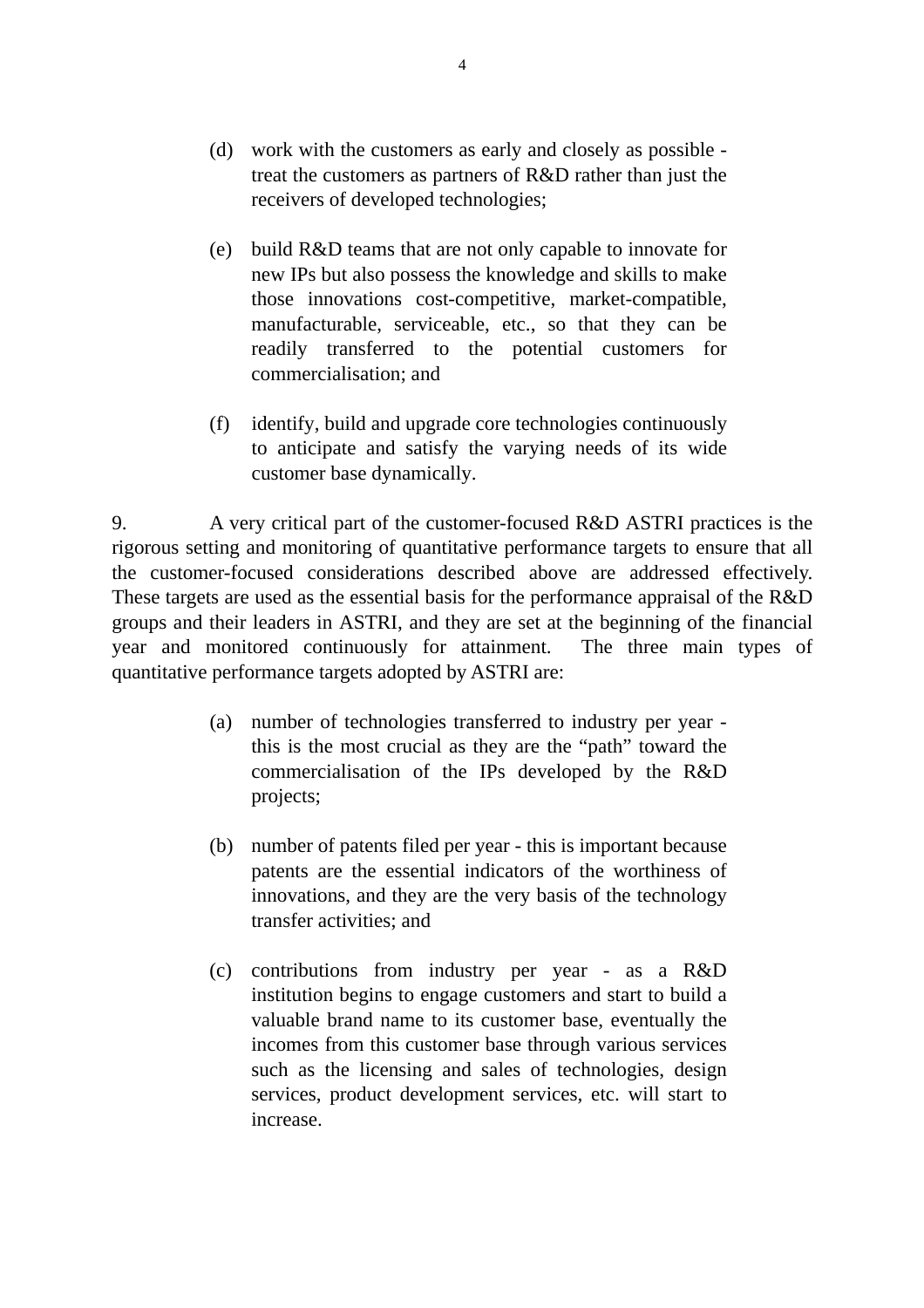#### **ACHIEVEMENTS**

10. In the two and a half years since May 2004 when the present administration of ASTRI brought in and implemented the customer-focused R&D methodology described above, ASTRI has made substantial progress.

#### Technology Transfers

11. The number of annual technology transfers to industry has grown from a total of 2 in 2003-04 to 10 in 2004-05 and 18 in 2005-06. This financial year our target is set at 31, i.e., a further 72% growth over the achievement in 2005-06, and in the first six months we have already transferred 18 technologies to the industry. We plan to increase this important performance indicator to more than double the present output at the end of the first five years of ICT R&D Centre under the guidance of the ITC.

12. The following are some of the highlights of ASTRI's achievements to date:

- (a) ASTRI's photonics work has resulted in the successful development of data-rate optical transceiver subassembly packaging technologies which are best suited for broadband applications that demand fast and secure exchange of data between computers and the enterprise storage system. Such photonics products can help bring down the cost of data management in enterprises. In 2004, ASTRI sold its photonics packaging technologies and related assets to a leading electronic component company to form a new photonics business in Hong Kong;
- (b) ASTRI is a world leader in advanced video compression technology which is a key technology that enables the much anticipated Internet-based consumer electronics applications. A successful product we developed from this technology is the IPTV set top box technology with rich features such as MPEG2, MPEG4 and H.264 compatibility and supporting TV broadcast and video on demand capabilities. An ASTRI licensee of this technology has recently won the international bid for Shanghai's IPTV service – the first licensed IPTV service operator in all of the Mainland;
- (c) advanced electronics packaging technologies are a key enabler of future wireless and portable devices as they are becoming smaller and smaller, and containing more and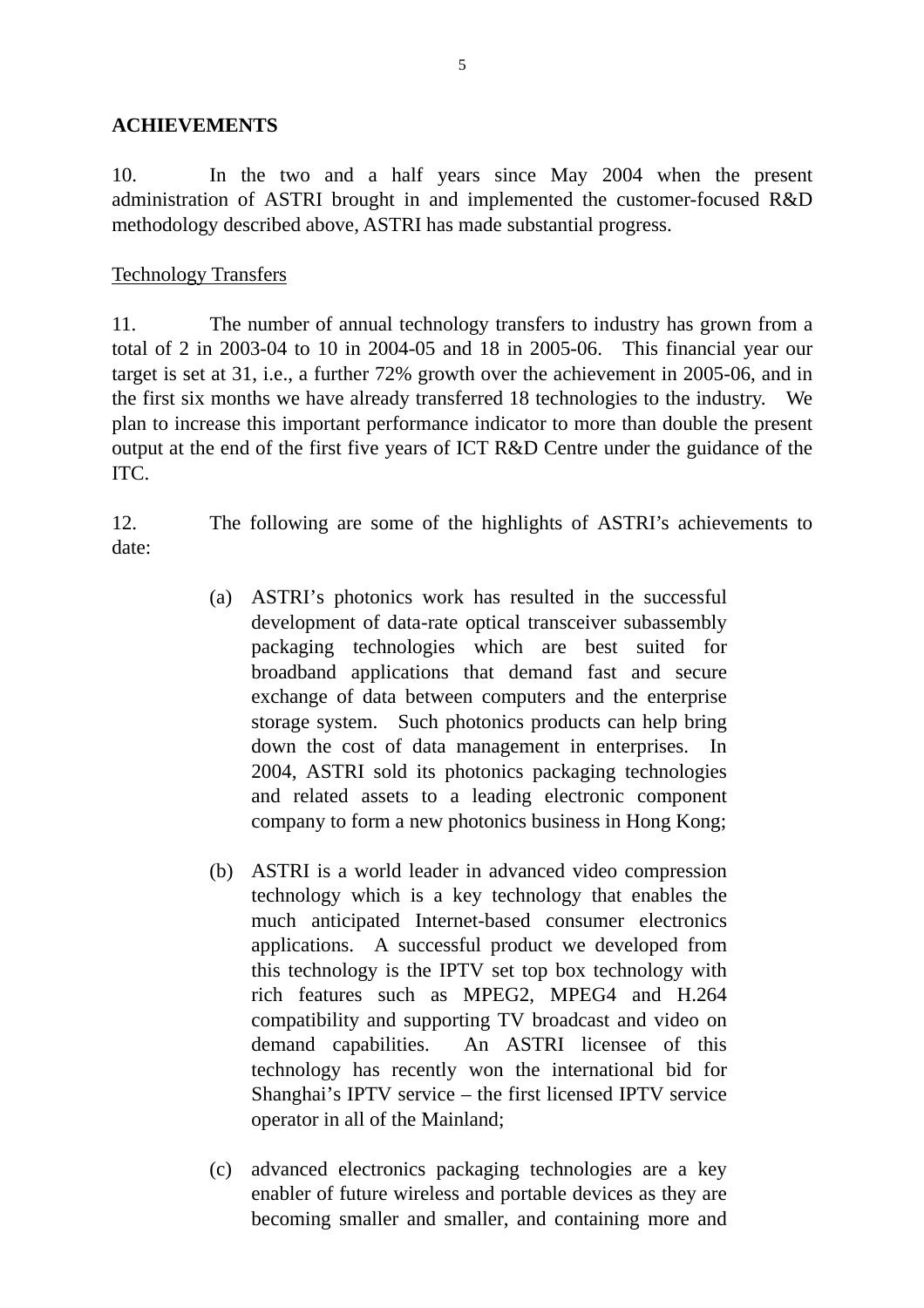more functions within a very small space. ASTRI has built a top-tier advanced packaging program and transferred a number of technologies to the industry for commercialisation. This January, this team along with its industry partners has won the best product award in 1 of the 12 competition categories at the annual Consumer Electronics Show in Las Vegas – the major consumer electronics event of the world;

- (d) light emitting diodes (LED) are a major new technology that is widely anticipated to enable the transition of essentially all lighting applications to the much more versatile and energy efficient solid state lighting in the foreseeable future. Its potential market size is of the order of US\$100 billion. ASTRI's LED team has built up a substantial portfolio of inventions in this promising technology domain, among these is the "active dynamic LED backlight" technology which was cited by the LEDs Magazine as the "*technical developmental state-of-the-art*" for the next generation flat panel TVs after a prototype, jointly produced by ASTRI and its industry partner in Hong Kong, was demonstrated at the Society for Information Displays conference in San Francisco this past June;
- (e) another ASTRI technology that is world-class in quality and has been successfully commercialised is the H.264-based Real Time Surveillance technology. This technology offers the best H.264-based real time surveillance capabilities wirelessly with the low bandwidth requirements. ASTRI has successfully transferred this technology which is presently powering the real time surveillance systems at three major international airports;
- (f) ASTRI has successfully developed smart antenna technology that targets wide-area cellular-like WiFi services at one-third the deployment cost of the market leader. This technology has been spun off from ASTRI as a new company to provide this service internationally. We expect them to be very competitive both in the region and around the world;
- (g) ASTRI has successfully transferred its advanced asymmetric digital subscriber line (DSL) technology to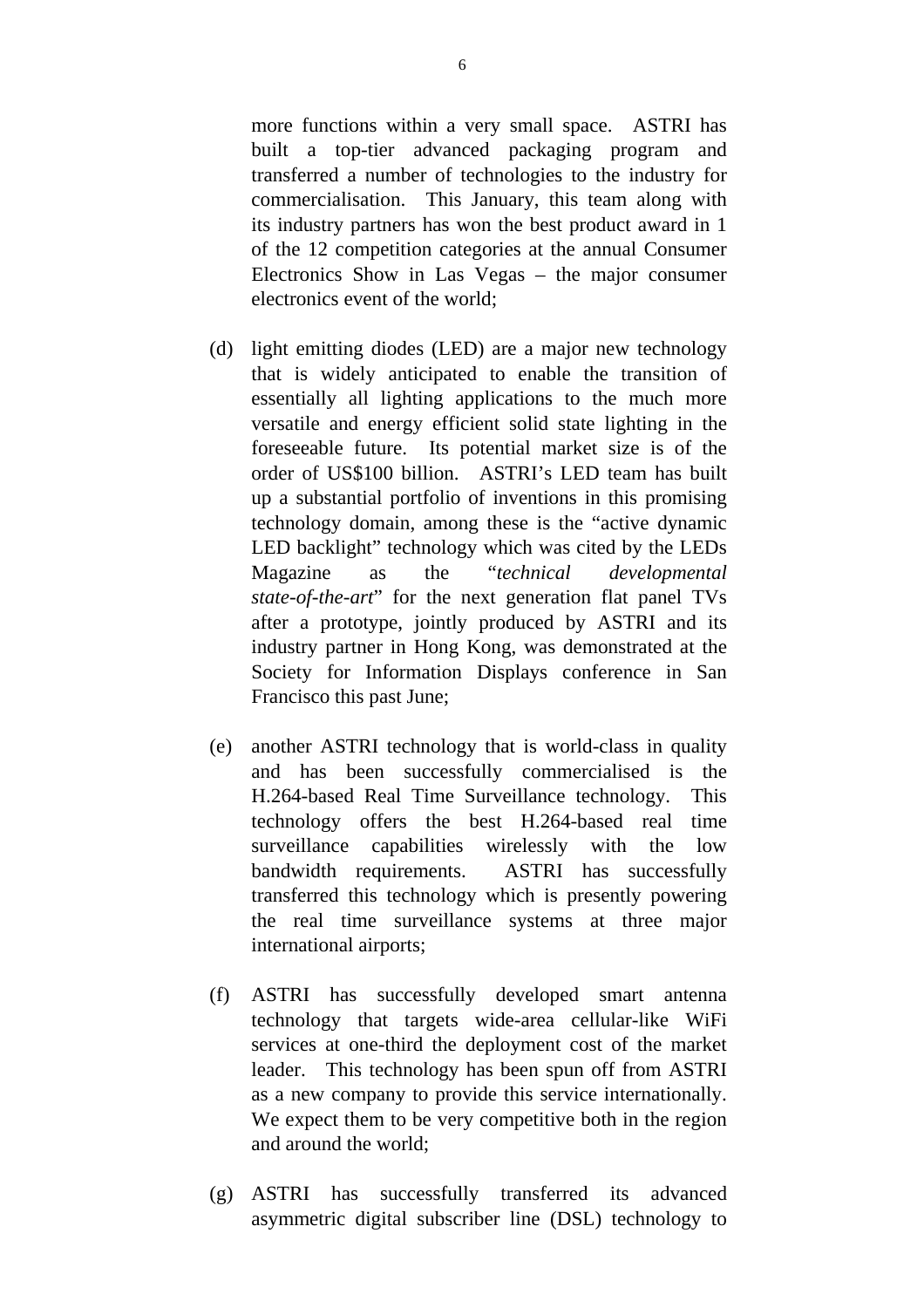one of the world's top ten IC designs companies. Through the transfer, this world-class company has located and built up its IC designs centre in Hong Kong; and

(h) ASTRI's Voice over IP Research Program has developed a most advanced and complete set of core communication technologies for next generation phone devices and successfully transferred these technologies to industry customers for commercialisation. For instance, the IP phone products are already being sold in the European market by our licensee, while the wireless phone system was licensed by multiple tier-one manufacturers for commercialisation. According to the report "TDC Trade: Profile of Hong Kong Manufacturer Industries", Hong Kong is the largest exporter of telephone sets in the world. ASTRI has not only brought next generation phone technologies to this industry, but also provided the critical know-how for these manufacturers to move up the value chain in this promising market.

13. A list of all of ASTRI's technology transfers during the past years is shown in the table below:

| FY 2003/04 | 1              | Interactive English learning | A HK based consumer          |
|------------|----------------|------------------------------|------------------------------|
|            |                | software                     | electronics design house     |
|            | $\overline{2}$ | Payment by phone technology  | A HK based internet and      |
|            |                |                              | network service company      |
| FY 2004/05 | $\mathbf{1}$   | Photonic packaging           | One of the world's leading   |
|            |                | technology                   | magnetics companies based in |
|            |                |                              | <b>HK</b>                    |
|            | $\overline{2}$ | WiFi Access Point firmware   | A leading wireless product   |
|            |                |                              | manufacturer in Taiwan       |
|            | 3              | H.264 IPTV Set Top Box       | An HK SME, developer and     |
|            |                |                              | provider of end-to-end web   |
|            |                |                              | based multimedia solutions   |
|            | $\overline{4}$ | WiFi Access Point            | A leading U.S. wireless      |
|            |                |                              | communication                |
|            |                |                              | semiconductor company        |
|            | 5              | Interactive English learning | A HK SME that sells          |
|            |                | software                     | hardware and software        |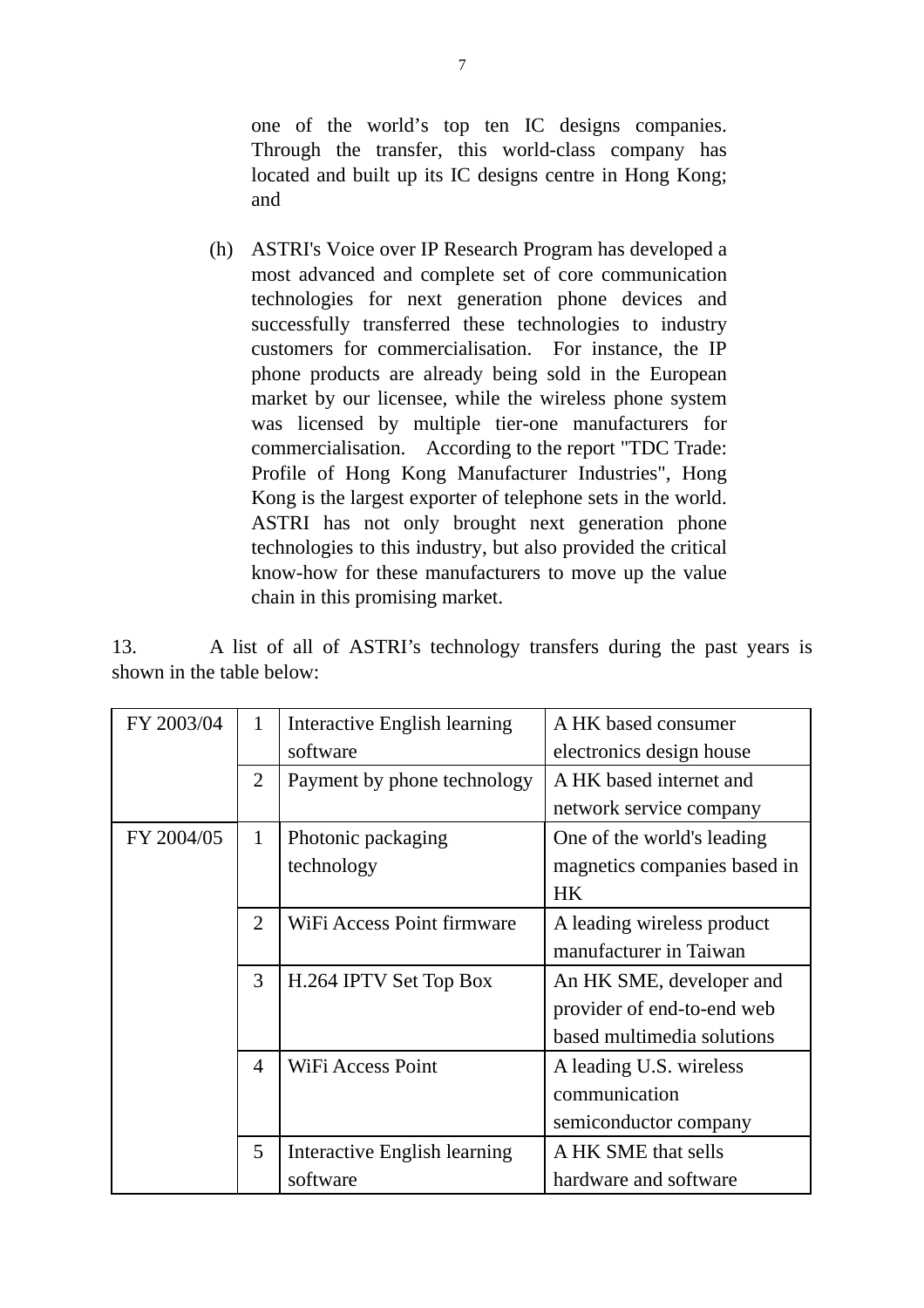|            | 6              | H.264 decoder and porting to | A leading global Japanese    |
|------------|----------------|------------------------------|------------------------------|
|            |                | TV Media box                 | manufacturer of audio $\&$   |
|            |                |                              | video communications         |
|            |                |                              | products                     |
|            | 7              | Interactive English learning | A leading book publisher     |
|            |                | software                     | based in HK                  |
|            | 8              | Interactive English learning | A leading book publisher     |
|            |                | software                     | based in HK                  |
|            | 9              | SIP based VoIP Phone         | A HK manufacturer of         |
|            |                |                              | telecom & network products   |
|            | 10             | <b>SIP</b> based VoIP Phone  | A HK OEM, ODM and            |
|            |                |                              | contract manufacturer        |
| FY 2005/06 | $\mathbf{1}$   | SIP based VoIP Phone         | A HK supplier of contract    |
|            |                |                              | manufacturing and design     |
|            | $\overline{2}$ | H.264 Home Media Centre      | A HK SME, developer and      |
|            |                |                              | provider of end-to-end web   |
|            |                |                              | based multimedia solutions   |
|            | 3              | H.264 IPTV Set Top Box       | A subsidiary of a HK         |
|            |                |                              | listed company               |
|            | 4              | WiFi Firmware                | A leading wireless product   |
|            |                |                              | manufacturer in Taiwan       |
|            | 5              | H.264 Home Media Centre      | A leading acoustic products  |
|            |                |                              | manufacturer in Taiwan       |
|            | 6              | H.264 Real Time Surveillance | A leading acoustic products  |
|            |                |                              | manufacturer in Taiwan       |
|            | 7              | H.264 codec for Video Phone  | A network product design     |
|            |                |                              | house in Korea               |
|            | 8              | ADSL wireline IC design      | A leading fabless IC designs |
|            |                |                              | company in the U.S.          |
|            | 9              | SIP based VoIP Phone         | A HK based consumer          |
|            |                |                              | electronics manufacturer     |
|            | 10             | SIP based VoIP phone         | An OEM, ODM and contract     |
|            |                |                              | manufacture company in HK    |
|            | 11             | WiFi network management      | A leading wireless product   |
|            |                | system                       | manufacturer in Taiwan       |
|            | 12             | Air-Solid heat exchange      | A light source company in    |
|            |                | technology                   | Taiwan                       |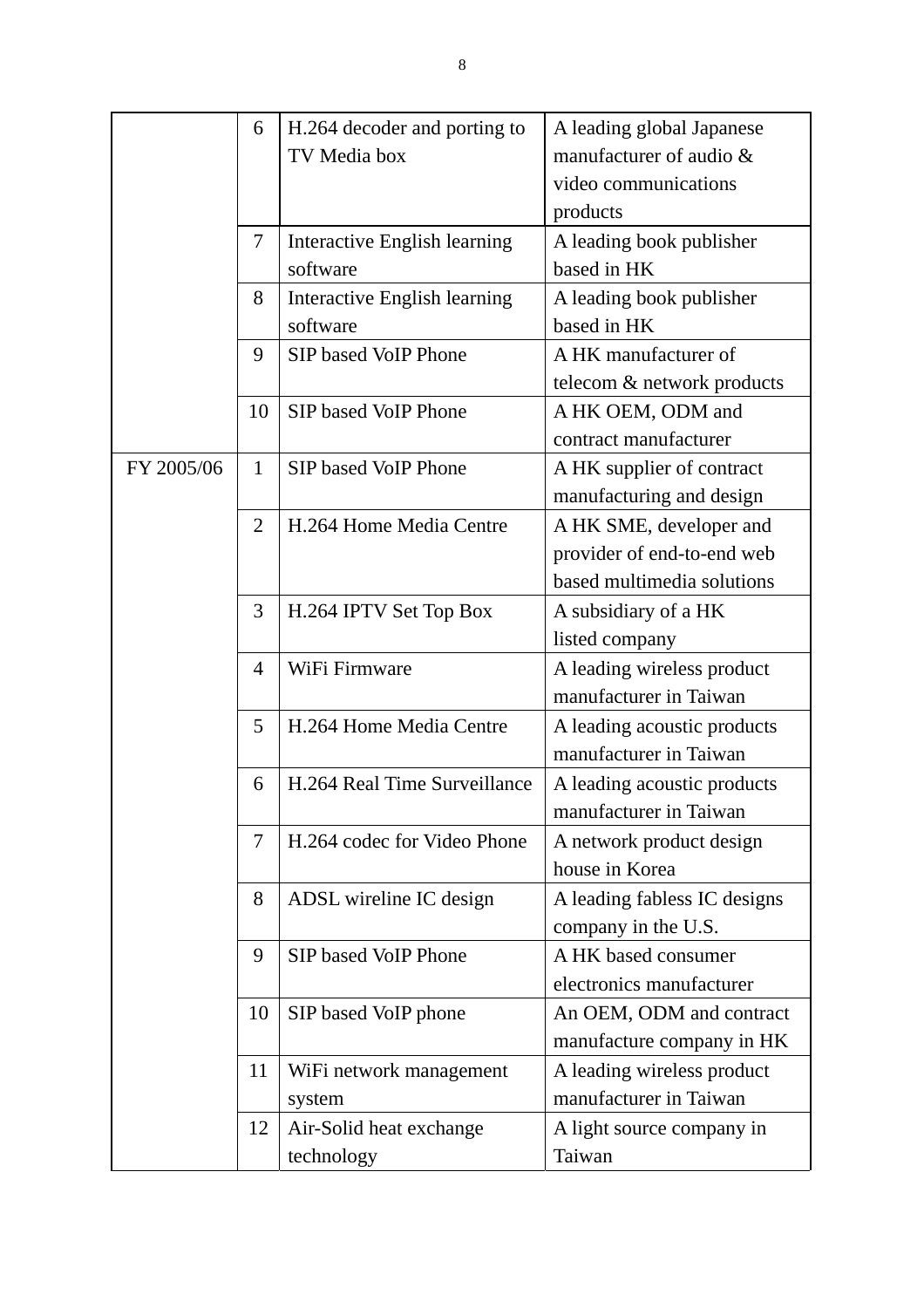|            | 13             | SIP based WiFi VoIP Phone             | A HK based manufacturer of                                |
|------------|----------------|---------------------------------------|-----------------------------------------------------------|
|            |                |                                       | consumer electronic products                              |
|            | 14             | H.264 Home Media Centre               | A leading acoustic products                               |
|            |                |                                       | manufacturer in Taiwan                                    |
|            | 15             | Portable Multimedia Engine            | A China based handset design                              |
|            |                | for Smart Phone                       | house                                                     |
|            | 16             | H.264 IP Set Top Box                  | An Australia listed consumer                              |
|            |                |                                       | electronic design company                                 |
|            | 17             | Interactive English learning          | HK SME, focusing on selling                               |
|            |                | software                              | hardware and software                                     |
|            | 18             | H.264 IP Set Top Box                  | A communications and                                      |
|            |                |                                       | network solutions provider in                             |
|            |                |                                       | Taiwan                                                    |
| FY 2006/07 | $\mathbf{1}$   | LED backlight technology              | A LED packaging company in                                |
|            |                |                                       | <b>HK</b>                                                 |
|            | $\overline{2}$ | SIP based VoIP phone                  | An OEM, ODM and contract                                  |
|            |                |                                       | manufacture company in HK                                 |
|            | 3              | WiFi Access Point and related         | HK based WiFi equipment                                   |
|            |                | technologies                          | design house                                              |
|            | $\overline{4}$ | H.264 IP Set Top Box<br>customisation | An Australia listed consumer<br>electronic design company |
|            | 5              | H.264 Home Media Centre               | A HK startup company                                      |
|            |                |                                       |                                                           |
|            | 6              | H.264 Home Media Centre               | An Australia listed consumer                              |
|            |                |                                       | electronic design company                                 |
|            | 7              | Laminate substrate based SiP          | One of the world's leading                                |
|            |                |                                       | magnetics companies based in<br><b>HK</b>                 |
|            | 8              | Power IC packaging design             | A leading Taiwan                                          |
|            |                | and analysis                          | manufacturer of LEDs,                                     |
|            |                |                                       | including lamps, displays and                             |
|            |                |                                       | infrared products.                                        |
|            | 9              | H.264 Home Media Centre               | A HK based communications                                 |
|            |                |                                       | product manufacturer                                      |
|            | 10             | H.264 Real Time Surveillance          | A leading acoustic products                               |
|            |                | recorder software                     | manufacturer in Taiwan                                    |
|            | 11             | Low Drop Regulator IC                 | HK based IC design house                                  |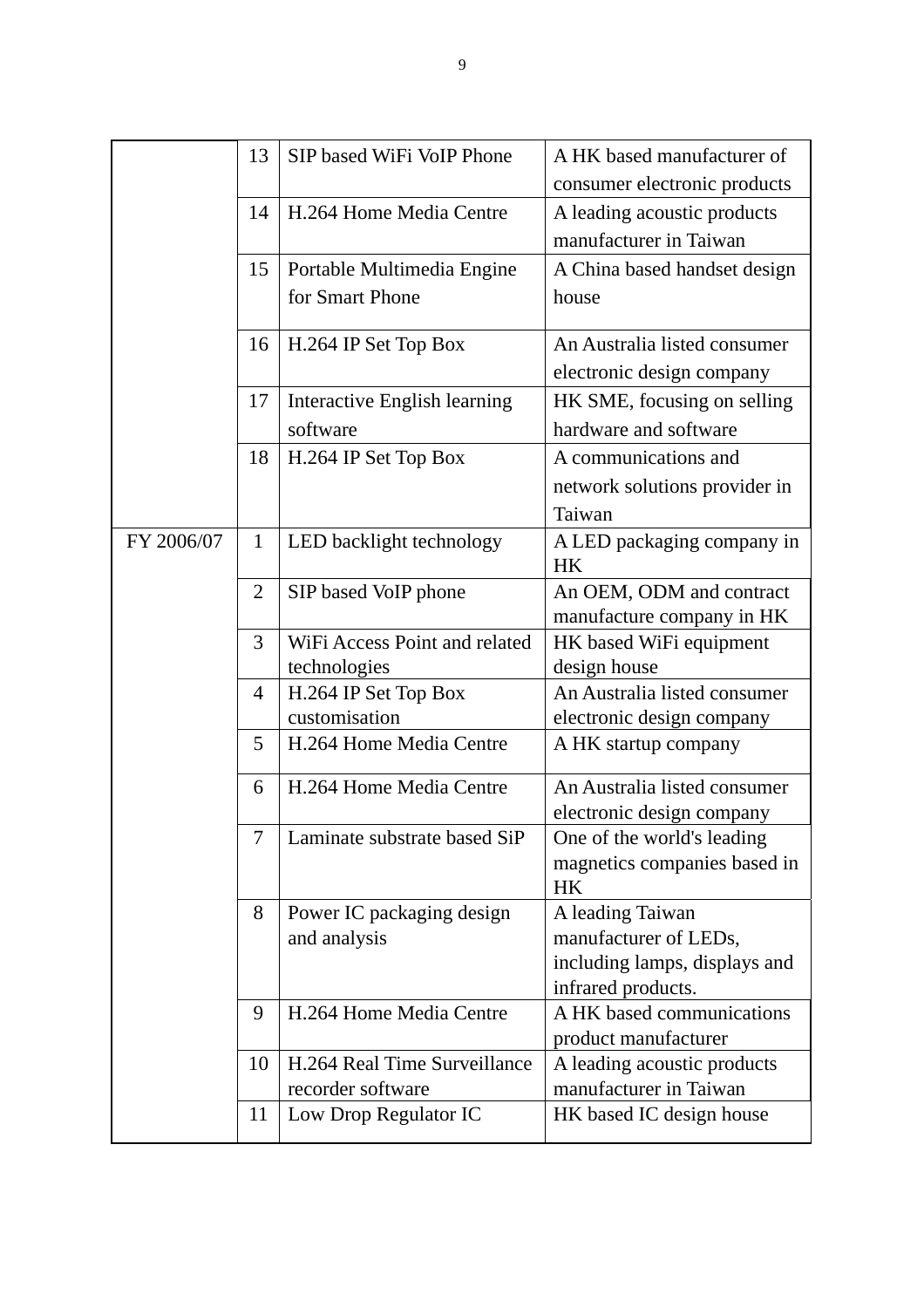|  | 12 | SIP based WiFi VoIP Phone        | A leading HK manufacturer of    |
|--|----|----------------------------------|---------------------------------|
|  |    |                                  | consumer electronic products    |
|  | 13 | Wireless Video Adapter           | A market leader for tablet      |
|  |    |                                  | DVD player products based in    |
|  |    |                                  | <b>HK</b>                       |
|  | 14 | <b>Image Signal Processing</b>   | A HK based IC development       |
|  |    | <b>Integrated Circuit Design</b> | house                           |
|  |    | Technology                       |                                 |
|  | 15 | Step-Up DC/DC converter IC       | A HK based IC design house      |
|  |    |                                  |                                 |
|  | 16 | H.264 Real Time Surveillance     | A leading acoustic products     |
|  |    | recorder software                | manufacturer in Taiwan          |
|  |    | customisation                    |                                 |
|  | 17 | <b>Smart Optical Sensor</b>      | The world's largest supplier of |
|  |    | Technology                       | integrated assembly and         |
|  |    |                                  | packaging solutions based in    |
|  |    |                                  | <b>HK</b>                       |
|  | 18 | SIP based VoIP Phone             | A HK based manufacturer of      |
|  |    |                                  | telecom and network products    |

## Patents

14. The number of patents filed by ASTRI has been growing fast in the past three years. They grew from 14 in 2004-05 to 31 in 2005-06, and this year we plan to approximately double again to 61. IPs, including patents, are the most important asset for a publicly-funded R&D institution like ASTRI. On the one hand, they reflect innovation and inventiveness, and serve as the foundation for ASTRI's most important business – transferring technologies. On the other, legalised IP rights protect taxpayers' investments in ASTRI's R&D programs. For these reasons, we set up procedures for the rigorous documentation and management of the processes involved and establish Patent Committees consisting of technical and IP management specialists to review and screen each pending applications for originality, feasibility and marketability to ensure that the filing of these patents are indeed necessary and advantageous.

## Industry Contributions

15. Industry contributions are perhaps the most challenging of the three targets ASTRI annually set. It requires considerable maturity of the R&D organisation and teams, as well as the track records of reliable services before it can grow and expand to substantial amounts. In order to become proficient in doing this eventually, ASTRI has set target to generate industry contributions at 10% of R&D expenses in the first year of operation of the ICT R&D Centre, and to reach 40% by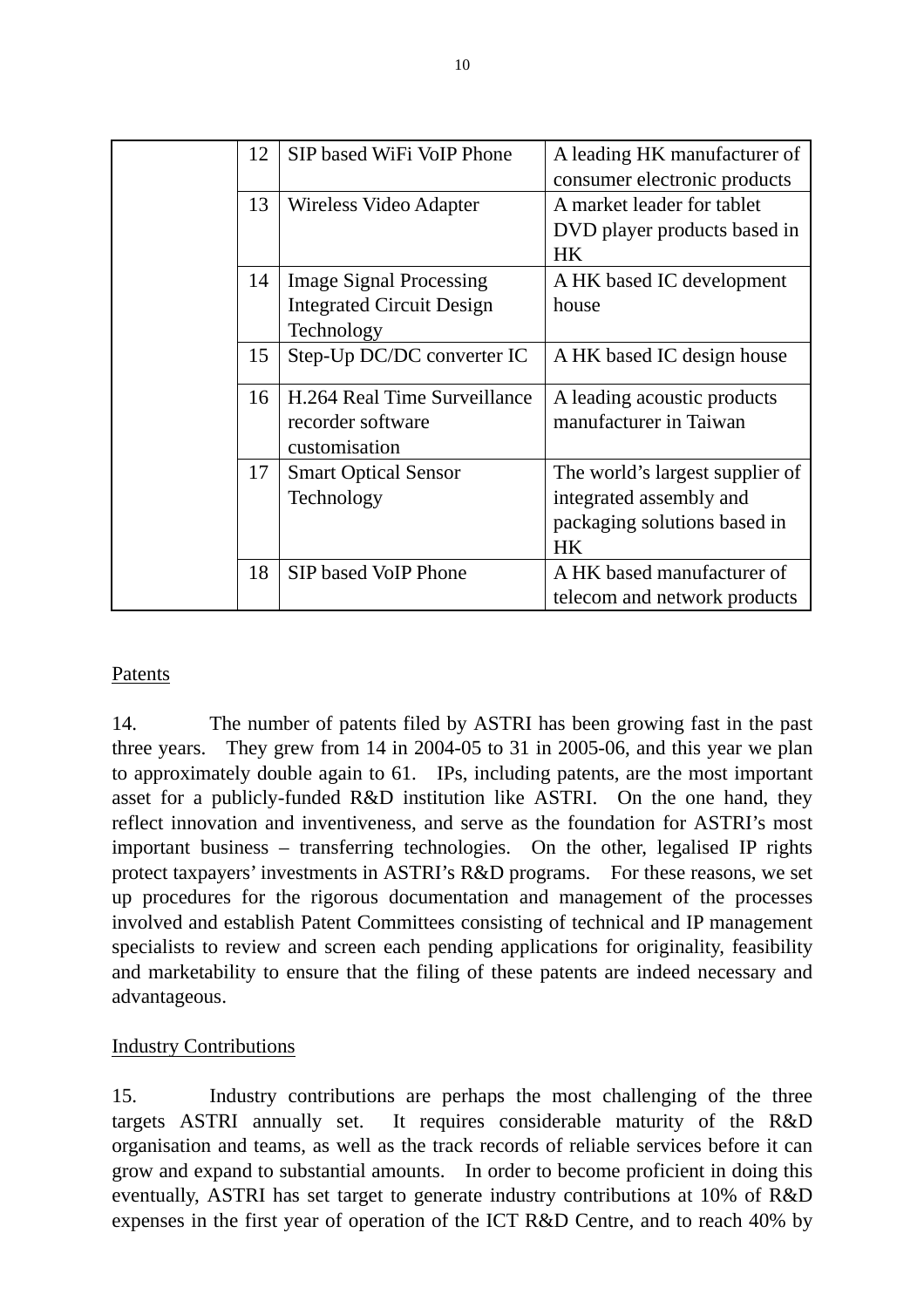the fifth year of the ICT R&D Centre's Five-year Plan. We believe that the learning we are gaining continuously, and the successes we have had so far with the transferring aspect of its overall technology dissemination efforts, ASTRI should be able to build up the track records and maturity to generate significant contributions from industry for our technical programs in the future.

## **ASTRI OPERATING STRATEGY**

16. ASTRI has a simple strategy to create value from applied research. It consists of the three elements as described in the ensuing paragraphs:

## Practise Customer-focused R&D

17. As has been extensively discussed above, to practise customer-focused R&D is always the focal point of ASTRI's operations. It is the systematic methodology that consistently ensures customer-oriented results from its research work. By achieving more than 30 technology transfers to industry a year, customer focus is now not only a methodology, but also a "culture" of ASTRI's entire operation.

## Establish a "Human Resource Edge" in the Region

18. The development of world-class technologies and IPs depends on world-class talents. Hong Kong is an international economy in the China region, and possesses the factor conditions better than anybody else to attract and accumulate world-class technical talents. Such is Hong Kong's primary comparative advantage in technology, and ASTRI must leverage this advantage to build the R&D teams that give Hong Kong the edge.

# Run on Core Technology Platforms (CTPs)

19. A CTP can be defined as "*a set of technical competencies that combine to create a wide range of market winning applications for the customers*." They are especially crucial to publicly-funded R&D institutions as these institutions are tasked to serve the technical needs of a wide industry customer base, with each company's needs somewhat different from the others. Having the CTPs allows the R&D institution to adapt and combine to meet the various requirements so that it can serve the widest customer base it can serve effectively.

20. ASTRI's operating strategy can in fact be summarised into one simple formula:

*CTPs + Customers = R&D Success* 

If ASTRI possesses strong CTPs and continuously strengthens them, and we always put the customers front and centre, then our R&D work will always translate into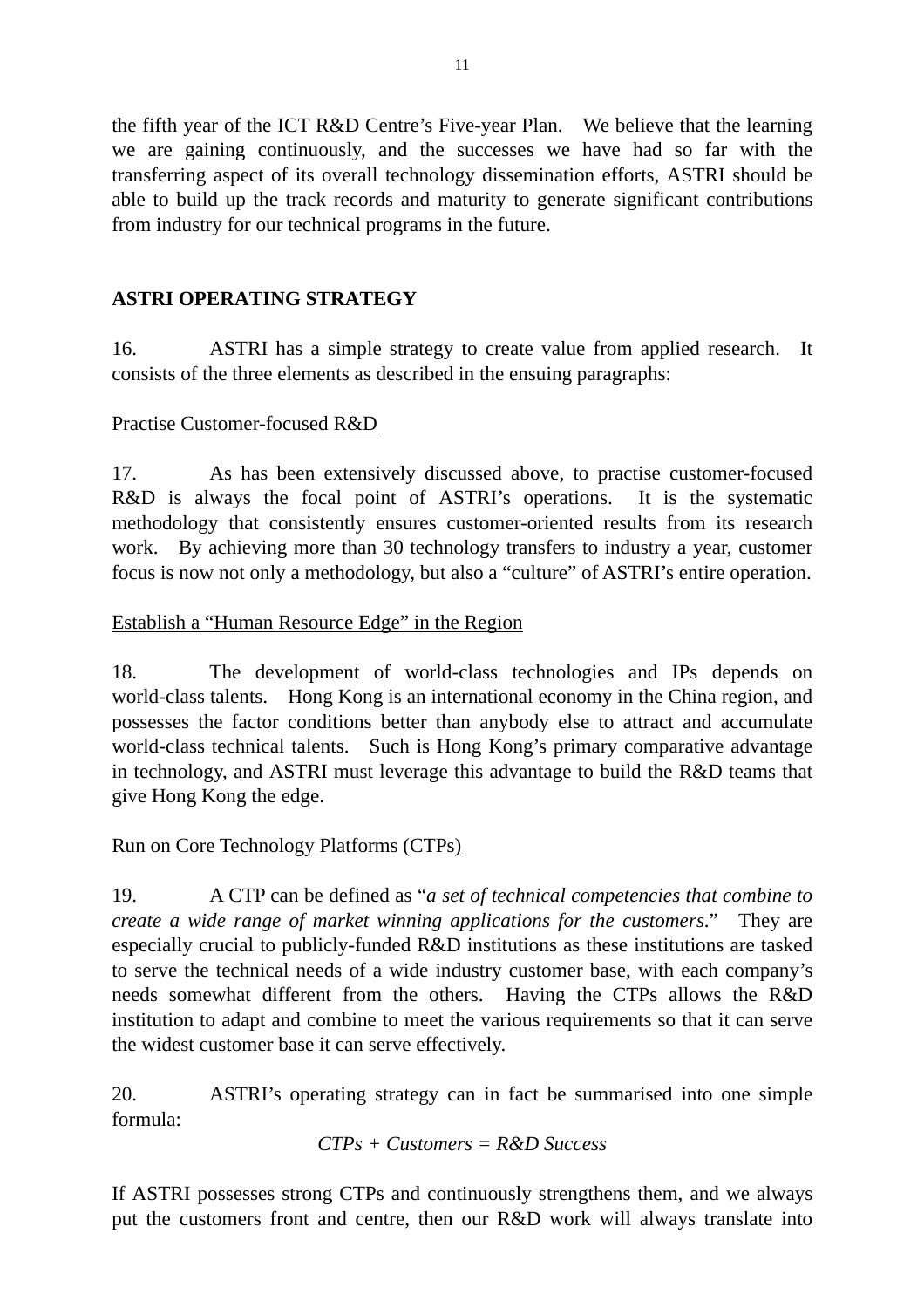customer and economic impact. That is ASTRI's formula for consistent R&D successes. The substantial number and robust growth of our technology transfers are indications that this formula is working.

## **MANAGEMENT FOR QUALITY**

21. In addition to always trying to develop world-class IPs and transfer them effectively to industry customers, ASTRI puts a lot of emphasis on assuring the quality of both the research it does and the management processes it executes.

#### R&D Quality Assurance

22. To assure the quality of its R&D programs, ASTRI goes through a four-step process both for its annual planning and the vetting of its individual projects, and conduct continuous monitoring of all ongoing projects.

23. Every financial year ASTRI conducts its Annual Planning Cycle consisting of the following steps:

- (a) annual update of ASTRI's Five-year Plan in October;
- (b) review of Key Technology Initiatives by ASTRI's Domain Advisory Committees which consist of local industry and academic leaders;
- (c) review of ASTRI's overall strategy and its execution by ASTRI's Technology Advisory Committee which consist of world-renowned international technology experts; and
- (d) ASTRI Board review and approval.

24. In addition to annual planning and reviewing, each of ASTRI's R&D projects is further vetted individually. The vetting process includes the following steps:

- (a) internal review by ASTRI internal experts;
- (b) external review by industry and academic leaders;
- (c) Board-level Technology Review Panel review and approval; and
- (d) final approval by funding agency, i.e. ITC.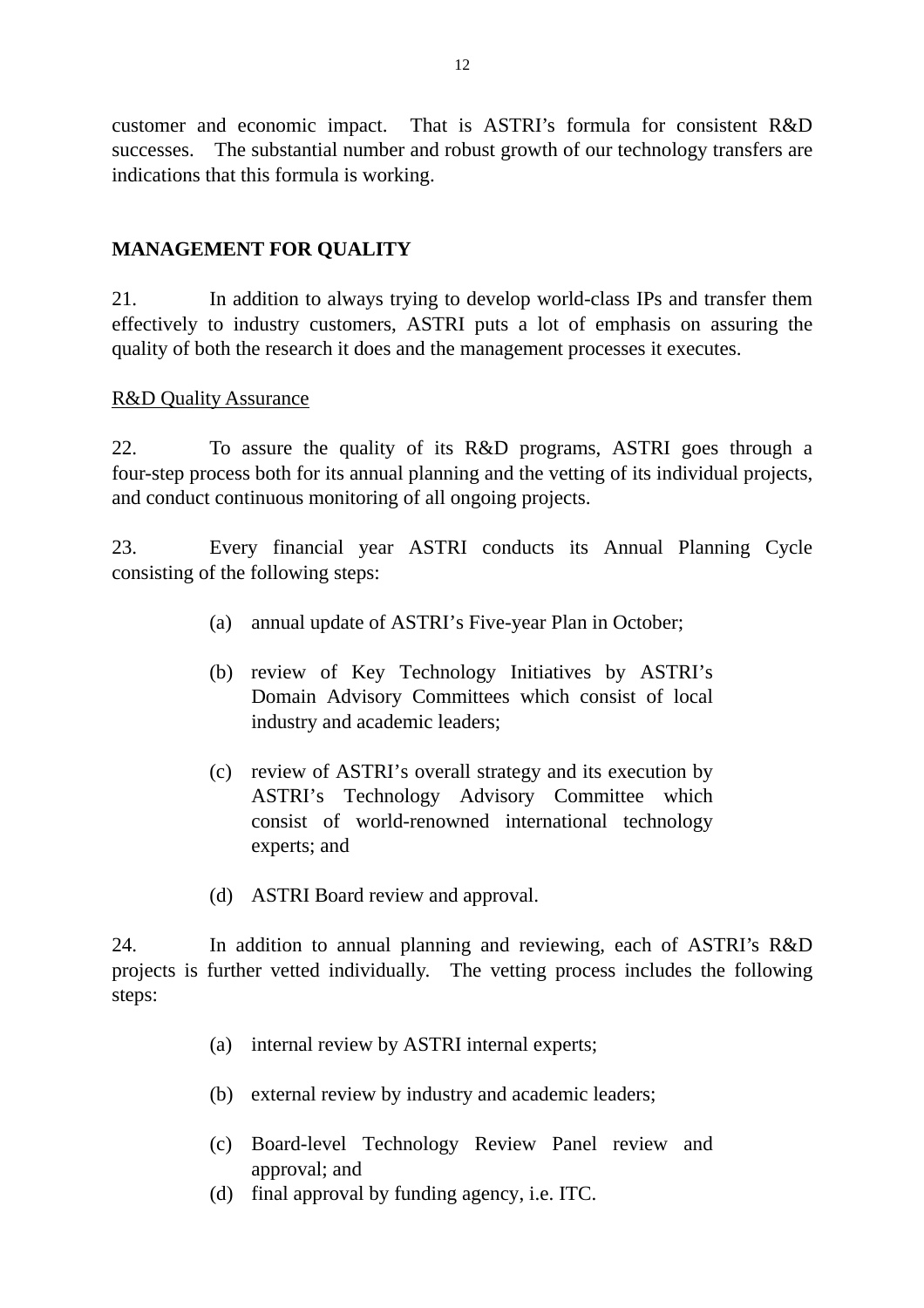25. All of the ongoing R&D projects are continuously monitored through ASTRI Board review in six to nine months from project commencement to evaluate the effectiveness of customer engagement. Half-yearly progress reports will be submitted to the ITC to examine the project progress against its stated milestones. The projects are also subject to quarterly reviews by the Technical Committee of the Board, and each of the ongoing projects is monitored monthly for progress by ASTRI's Vice President, Planning and his staff.

## Management Quality Assurance

26. To achieve good governance, the Company's Corporate Governance Manual was compiled and approved by the ASTRI Board in 2003. The Manual, which includes the prevailing policies and procedures approved by the ASTRI Board, facilitates the Board and management to run and oversee ASTRI's business in an open, transparent and accountable manner. It can be updated and modified from time to time, with the Board's approval, to take into account necessary changes and developments required to improve ASTRI's operation modes.

27. To assure management quality, ASTRI is one of the very few R&D institutions in the world that has its management processes certified with ISO 9001:2000 standards in addition to having a Board-approved Corporate Governance Manual. The four essential objectives for ASTRI's ISO-based management system are Transparency, Speed, User-friendliness and Governance.

28. ASTRI launched the effort to achieve ISO 9001:2000 certification in July of 2005 and achieved it in March 2006. All together ASTRI's ISO system consists of 40 processes ranging from Human Resources, Accounting, Intellectual Property Management, Project Management, Procurement, Finance and Business Strategy, Legal Services, Administration to Internal Audit and 141 procedures. These documented procedures serve as the linkage between the principles in the Corporate Governance Manual and the routine operations, describing step-by-step interactive tasks among ASTRI staff in various departments. These procedures, along with relevant flow charts, are posted on the Intranet to provide ready reference for all employees to use.

29. Externally, the Independent Commission Against Corruption (ICAC) has conducted reviews on ASTRI's procedures in its use of research funds, commercialisation procedures and HR Practices. We will continue to seek the advice of the ICAC in monitoring ASTRI's various management procedures to ensure that its business is conducted in a fair and transparent manner. Furthermore, ASTRI is subject to examination by the Audit Commission and ASTRI's Internal Audit Team is carrying out regular audit reviews to ensure that there are sufficient and cost effective management of ASTRI's operations.